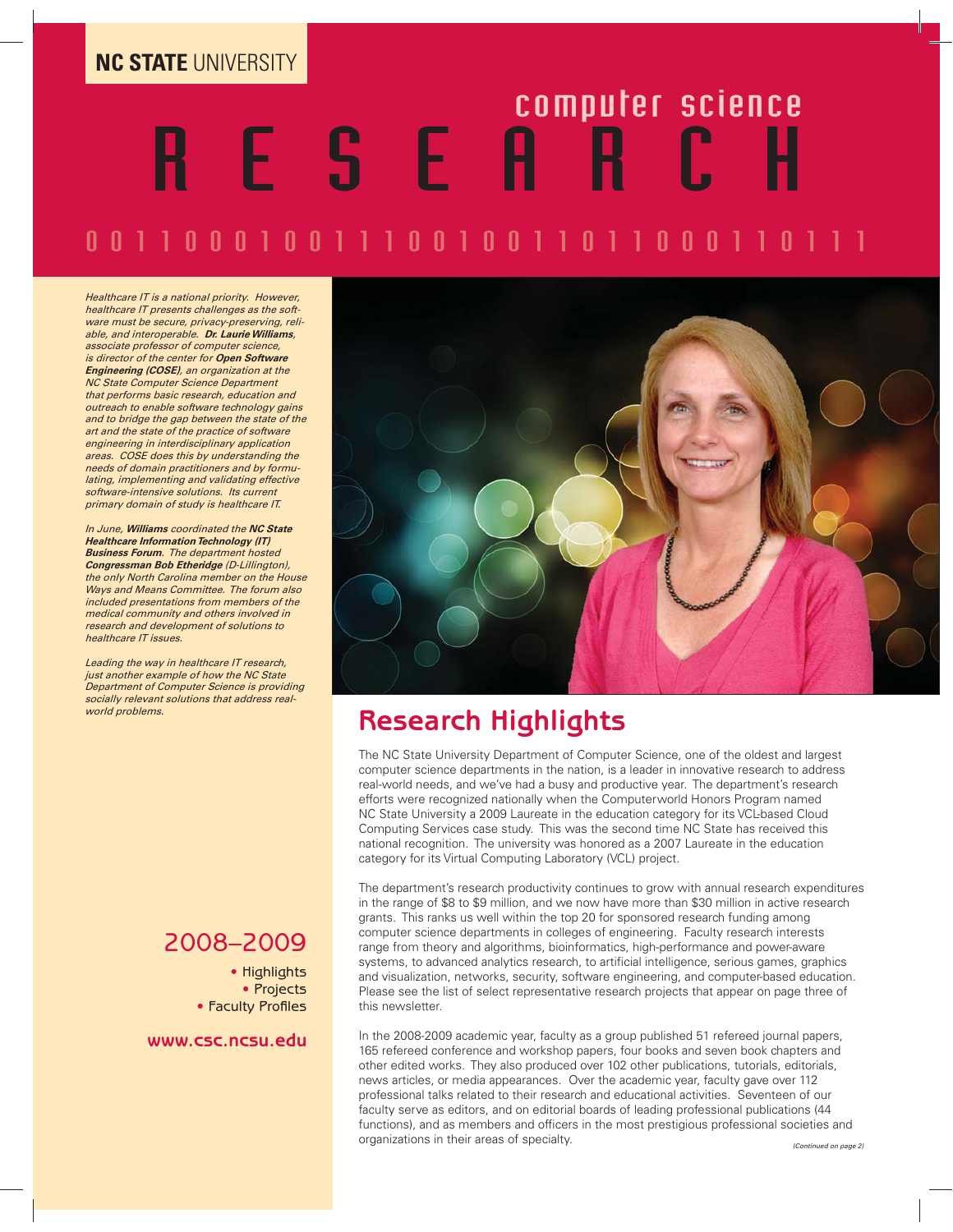# **Research Faculty**

### **Annie I. Antón, Professor**

**PhD, Georgia Institute of Technology, 1997** Software engineering, requirements engineering, information privacy and security, policy

### **Kemafor Anyanwu, Assistant Professor PhD, University of Georgia, 2007** Semantic computing: semantic Web, databases, data

mining, information retrieval, services computing

### **Dennis R. Bahler, Associate Professor PhD, University of Virginia, 1987**

AI: constraint processing, machine learning, hybrid neural-symbolic computing

### **Donald Bitzer, Distinguished University Research Professor, PhD, University of Illinois, 1960**

Convolutional codes, signal processing for biological systems, computer-based education

### **Franc Brglez, Research Professor**

**PhD, University of Colorado, 1970** Distributed and collaborative workflows, databases, and groupware for the Internet

# **Rada Y. Chirkova, Associate Professor**

**PhD, Stanford University, 2002** Database performance, query-processing efficiency by designing and materializing views

### **Jon Doyle, SAS Professor of Computer Science PhD, Massachusetts Institute of Technology, 1980**

Artificial Intelligence, mathematical and philosophical foundations, rational agents, decision making

### **Rudra Dutta, Associate Professor**

**PhD, North Carolina State University, 2001** Network design: optical, wireless sensor and mesh networks; future Internet design

### **Robert Fornaro, Professor**

**PhD, The Pennsylvania State University, 1969** Networks and applications of real-time embedded computer systems, wireless sensor systems

### **Vincent Freeh, Associate Professor PhD, University of Arizona, 1996**

Operating sys., compilers, programming languages distributed & parallel computing, embedded systems

### **Edward Gehringer, Associate Professor PhD, Purdue University, 1979** Hardware support for memory management, object-

oriented software systems—performance studies

## **Xiaohui Gu, Assistant Professor**

**PhD, University of Illinois, 2004** Distributed systems, operating systems, computer networks

# **Khaled Harfoush, Associate Professor**

**PhD, Boston University, 2002** Computer networking, Internet measurements, peerto-peer systems, routing protocols

### **Christopher G. Healey, Associate Professor PhD, University of British Columbia, Canada, 1996** Visualization & computer graphics: methods for rapidly, accurately, effectively visualizing lg. complex datasets

## **Steffen Heber, Assistant Professor PhD, Universität Heidleberg, Germany, 2001**

Algorithms to compare and analyze gene order permutations, animation dev. for bioinformatics education

**Thomas L. Honeycutt, Associate Professor PhD, North Carolina State University, 1969** Management information systems, computer modeling and simulation, computer literacy

# **Highlights (cont.)**

Undergraduate enrollment increased in the fall of 2008, and again in the fall of 2009, for the first time in several years, and the number of females increased slightly, which can be attributed to an increased focus on outreach efforts. A concentration in game development was added to the undergraduate curriculum. Despite the downturn in the nation's economy, demand for our undergraduates continues to be very strong, and the average annual starting salary for our undergraduates increased this year to over \$56,000.

Our graduate program continues to grow with an overall enrollment of over 494 students. Applications for admission to the graduate program for fall 2009 are up 12% over last year. Applications for the PhD program alone are up 25% over fall 2008. In 2008-2009 we awarded 160 masters (25 with thesis), and 21 PhD degrees, a rate in line with that in the top 30 computer science departments in the nation. At the fall 2008 diploma ceremony, we awarded the largest number of advanced degrees ever by the department in a single ceremony.

Our facilities house more than 30 research groups, laboratories and centers, and our faculty play an integral role in the University's new Institute for Advanced Analytics, which opened in 2007. In 2008 we were one of the first in the country to receive the National Security Agency's National Center of Academic Excellence in Information Assurance Research (CAE-R) designation.

In 2008-2009 our faculty received a number of prestigious awards and honors: Dr. Munindar Singh became the department's 4<sup>th</sup> IEEE Fellow, Drs. Ting Yu and Tao Xie became the department's 18th and 19th NSF CAREER Award winners; nine faculty including Drs. Kemafor Anyanwu, Rada Chirkova, Patrick Dreher, Helen Gu, Christopher Healey, Xiaosong Ma, Mladen Vouk, Laurie Williams, and Tao Xie received 2009 IBM Faculty Awards totaling \$267,000; Dr. R. Michael Young was named an Outstanding Extension Service Award recipient for the college of engineering (the first from the department of computer science), and was also inducted into the Academy of Outstanding Faculty Engaged in Extension; Dr. Robert Rodman was elected to the American Academy of Forensic Sciences (AAFS) as an associate member in the Engineering Sciences section; Dr. Laurie Williams won the first ever Association for Computing Machinery (ACM) 2009 SIGSOFT Influential Educator Award; and Dr. Annie Antón, in addition to being re-elected to a three-year term on the Computing Research Association (CRA) Board of Directors, has been named one of ten distinguished academics to the non-resident Fellows Program for the Center for Democracy & Technology.

Our students were recognized as well: graduate students Sarah Heckman, Travis Breaux and Brian Bouterse were awarded prestigious IBM PhD Fellowship Awards; doctoral student Chris Zimmer received the "Best Presentation Award" for his talk and paper at the FREEDM Systems Center Annual Conference in May; sophomore Kamar Galloway was selected to attend the 2009 Google Computer Science Summer Institute; and senior Bellanov Apilli was selected to participate in the Distributed Research Experiences for Undergraduates program. Apilli was also chosen to participate in the ACM's Student Research Competition at the 2009 Richard Tapia Celebration of Diversity in Computing Conference.

The department experienced several faculty changes during the year. We welcomed research scientist Dr. Brad Mott in December 2008. Dr. Edward Davis completed his phased retirement period in June 2009 and has been named Professor Emeritus. After 24 years of service, Carol Miller retired at the end of the 2008-2009 academic year. Dr. Thomas Honeycutt has entered into a 3-year phased retirement, and Dr. Purush Iyer, who was on a leave of absence with the US Army Research Office, has taken a permanent position there. We now have 40 tenure/tenure-track faculty, 10 lecturers and adjuncts, and about 26 research, development, information technology and administrative staff.

Finally, the department mourns the death of Dr. Robert E. Funderlic, Professor Emeritus, former department head (1986-1992), and well recognized numerical analysis researcher. Dr. Funderlic provided critical leadership during the formative years of the department, and he laid the foundations of the department we know today. He will be greatly missed.

Mladen Vouk Professor and Department Head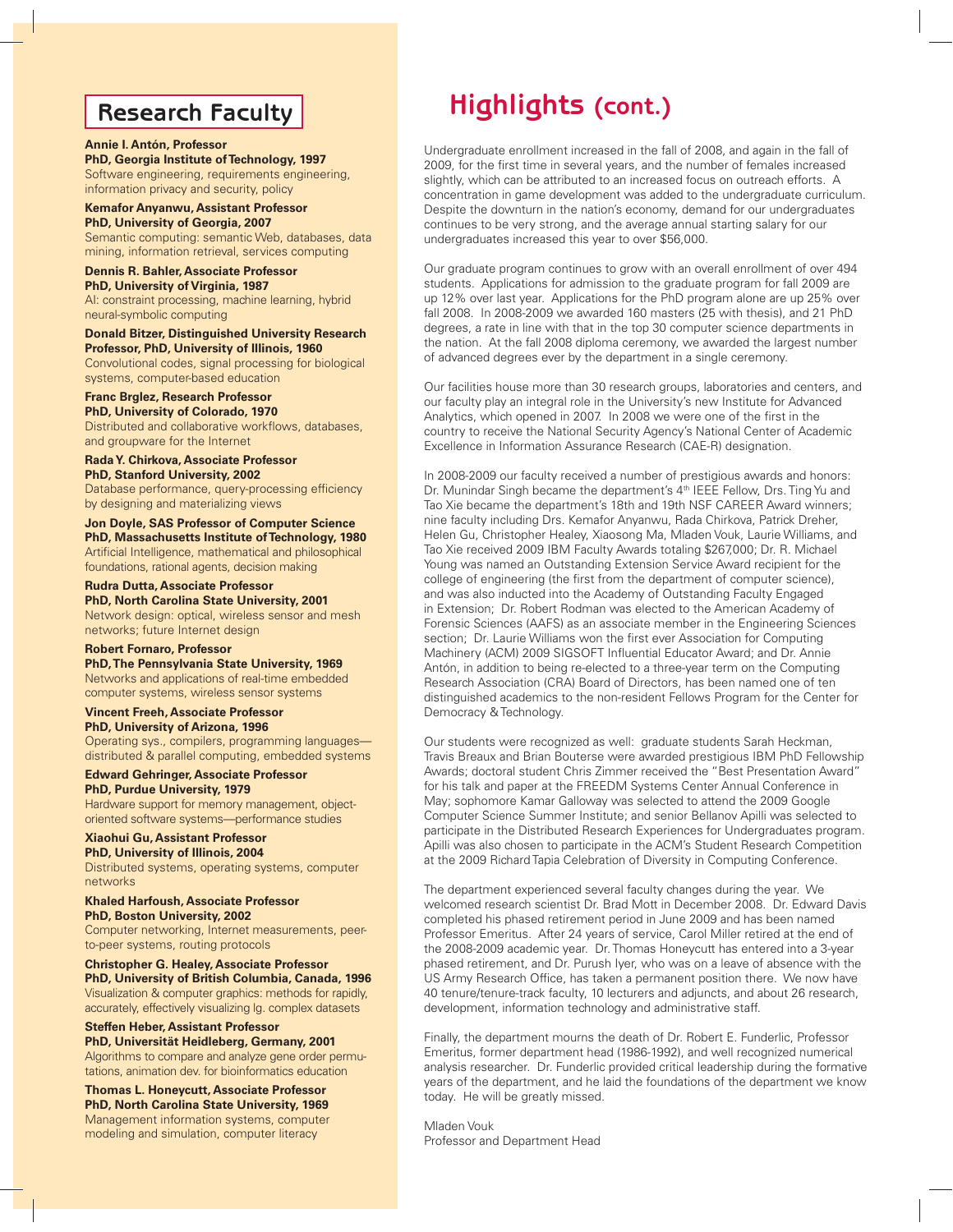# **Selected Research Projects Research Faculty (cont.)**

*Complete list with abstracts is at http://www.csc.ncsu.edu/research/*

Secure Open Systems Initiative, **Dennis Kekas, Peng Ning, Mladen Vouk, Rudra**  Dutta. \$3,336,000 by Army Research Office

NOAA Interdisciplinary Scientific Environmental Technology (ISET) Cooperative Research and Education Center, **Vince Freeh (Co-PI), Fredrick Semazzi (PI), Lian Xie, Jingpu Liu. \$978,528 by NC A & T State University via the National Oceanic & Atmospheric Administration**

ITR: Encoding Rights, Permissions, and Obligations: Privacy Policy Specification and Compliance, **Annie Antón, Julie Earp, Lynda Aiman-Smith, David Baumer. \$932,000 by the National Science Foundation**

Major: The Narrative Theatre - A Creativity Enhancement Environment, **James Lester, Hiller Spires. \$804,868 by the National Science Foundation**

CAREER: Adaptive Automated Design of Stored Derived Data, **Rada Chirkova. \$489,810 by the National Science Foundation**

CAREER: Trust and Privacy Management for Online Social Networks, **Ting Yu. \$450,000 by the National Science Foundation**

CAREER: Cooperative Developer Testing with Test Intentions, **Tao Xie. \$425,000 by the National Science Foundation**

CAREER: The Test-Driven Development of Secure and Reliable Software Applications, **Laurie Williams. \$413,764 by the National Science Foundation**

CAREER: New Directions in Managing Structured Peer-to-Peer Networks, **Khaled Harfoush. \$408,894 by the National Science Foundation**

CT-ISG: Understanding Botnet C&C Communication Protocols, **Xuxian Jiang. \$400,000 by the National Science Foundation**

CAREER: Transparent, Interactive Desktop Parallel Computing for Scientific Data Processing, **Xiaosong Ma. \$400,000 by the National Science Foundation**

CAREER: Exploiting Binary Rewriting to Analyze and Alleviate Memory Bottlenecks for Scientific Applications, Frank Mueller. \$400,000 by the National Science **Foundation** 

CAREER: Towards Trustworthy and Resilient Sensor Networks, **Peng Ning. \$400,000 by the National Science Foundation**

Toward Cognitive Habile Agents, **Robert St. Amant. \$375,266 by the National Science Foundation** 

CPATH CB: Computing Across Curricula, **George Rouskas, Lisa Bullard, Jeffrey Joines, Lawrence Silverberg, Eric Wiebe. \$274,749 by the National Science Foundation**

REU Site: Design Tech: Sparking Research in Interactive Visual Design, **Benjamin Watson, Christopher Healey, R. Michael Young, Patrick Fitzgerald. \$268,763 by the National Science Foundation**

CT-ISG: The Origin of the Code: Automated Identification of Common Characteristics in Malware, **Doug Reeves. \$268,510 by the National Science Foundation**

Joint Faculty Agreement, **Nagiza Samatova. \$238,125 by Oak Ridge National Laboratories - UT Battelle, LLC** 

Policy-Based Governance for the OOI Cyberinfrastructure, **Munindar Singh. \$163,386 by the University of California-San Diego**

Centennial Outdoor Wireless Mesh Network Testbed For Research and Education (CentMesh), Rudra Dutta, Mihail Sichitiu. \$149,960 by the Army Research Office **(US Dept of Defense)**

Formal Models of Belief Change in Cultural Context, **Jon Doyle. \$83,377 by MIT**

Enhancing Bioinformatics Education, **Steffen Heber. \$80,146 by the North Carolina Biotechnology Center**

Enumeration and Structure in Combinatorial Families Defined By Linear Inequalities, **Carla Savage. \$77,186 by the National Security Agency (DOD)**

**S. Purushothaman Iyer, Professor PhD, University of Utah, 1986** Programming and specification languages; software

model-checking, probabilistic models of concurrency **Xuxian Jiang, Assistant Professor**

**PhD, Purdue University, 2006** Virtual machines and security

**James C. Lester, Professor PhD, University of Texas, 1994** Artificial intelligence, intelligent user interfaces, intelligent tutoring systems, computational linguistics

**Xiaosong Ma, Associate Professor (joint appointment with ORNL), PhD, University of Illinois, 2003** High performance computing, parallel I/O, storage systems, scientific data management

**Brad Mott, Research Scientist PhD, NC State University, 2006** Artificial intelligence, game-based learning environments, computational models of interactive narrative

**Frank Mueller, Associate Professor PhD, Florida State University, 1994** Compilers and code optimization, concurrent and distributed, real-time and embedded systems

**Peng Ning, Associate Professor PhD, George Mason University, 2001** Computer and network security: new techniques for building trustworthy systems and wireless security

**Harry Perros, Alumni Distinguished Graduate Professor, PhD, Trinity College, Ireland, 1975** Performance analysis of optical networks, performance monitoring of grids, queueing networks

**Douglas S. Reeves, Professor PhD, The Pennsylvania State University, 1987** Internet protocols, multimedia computing and networking, information security, computer org.

**Injong Rhee, Professor PhD, UNC Chapel Hill, 1994** Computer/wireless/sensor networks, multimedia networking, distributed systems, operating systems

**Robert D. Rodman, Professor PhD, University of California, Los Angeles, 1973** Computational forensic linguistics, applying AI to error recovery in speech recognition

**George N. Rouskas, Professor PhD, Georgia Institute of Technology, 1994** Network architectures and protocols, optical networks, grid computing, scheduling

**Nagiza Samatova, Associate Professor (joint apt. w/ORNL), PhD, Russian Acad. of Sci. (CCAS), 1993** Graph theory & algorithms, bioinformatics, systems biology, data management, data integration

**Carla D. Savage, Professor PhD, University of Illinois, 1977** Combinatorics, combinatorial algorithms, network algorithms, graph theory, discrete mathematics

**Munindar P. Singh, Professor PhD, University of Texas, 1993** Multiagent systems, intelligent agents, service oriented computing, agent languages and protocols

**Robert St. Amant, Associate Professor PhD, University of Massachusetts, Amherst, 1996** Human-computer interaction, artificial intelligence, intelligent user interfaces, statistical expert systems